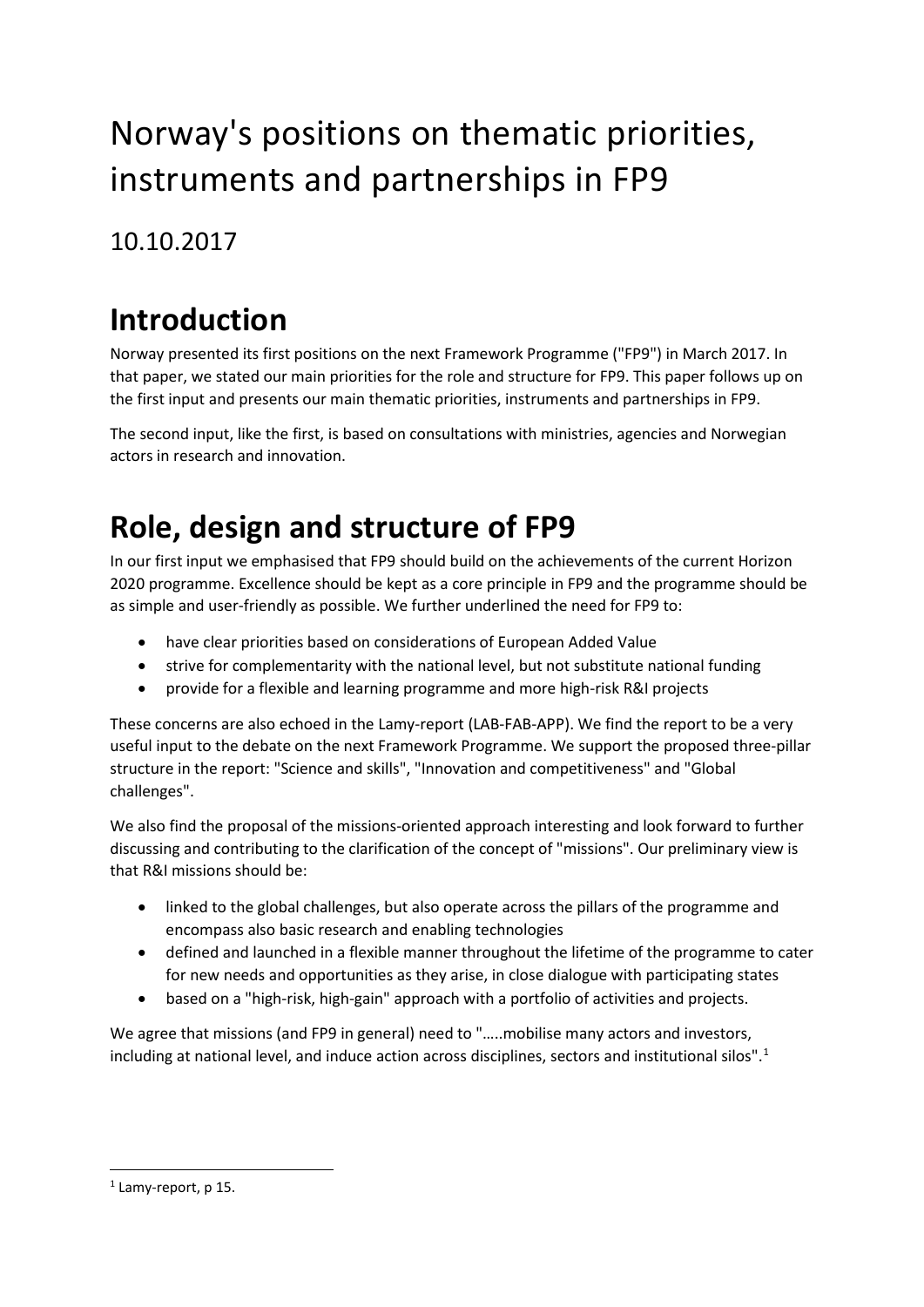## **Part I: Thematic priorities in FP9**

Securing a competitive economy with sustainable growth, renewal and creation of jobs is a main concern for many European countries, including Norway. FP9 should complement and reinforce national efforts in this regard.

The long-term challenges Europe is facing are to a large degree of a global nature. We agree that the UN Sustainable Development Goals (SDGs) constitute a framework for managing the future risks posed to political, economic and social systems<sup>[2](#page-1-0)</sup> and support that they should serve as a reference framework for defining global challenges and missions in FP9.<sup>[3](#page-1-1)</sup>

In addition to the SDGs, the efforts should address the COP21-targets as well as the Aichi targets on biodiversity, and international agreements on chemicals and waste.

Norway has four top thematic priorities for FP9:

- 1. A green shift towards a low emission society
- 2. Sustainable blue growth oceans
- 3. Societal security, resilience and social cohesion
- 4. Digitalisation

While clearly not an exhaustive list, we believe that these four priorities represent areas which require greater attention and joint efforts at the European level in FP9. The proposed priorities are of relevance both to a global challenges pillar and to an innovation and competitiveness pillar in FP9, as well as possible large-scale research and innovation missions in FP9.

Assuming a seven-year programme period, FP9 will run from 2021 to 2028, funding research efforts, which will actually take place well into the beginning of the 2030s. Stating thematic research priorities at European level, given such a time-scale and a yet unknown programme structure, calls for a humble approach. Not all priorities can be stated at the outset of the programme. This calls for a flexible FP9.

Below we give a rationale for each priority. We also give suggestions for specific issues under each priority area, which should be updated and complemented during the implementation phase of the programme.

#### **Priority 1: A green shift towards a low emission society**

The global climate and environmental challenges have consequences for individuals, businesses, government and society. Research and innovation in FP9 must underpin a green shift and complement efforts in other policy areas to motivate people and to develop the right framework conditions, a future-oriented infrastructure and sustainable management of natural resources. A green shift is relevant to a number of SDGs, in particular SDGs 2, 7-9 and 11-15, as well as for COP21 and Mission Innovation. [4](#page-1-2)

We believe that FP9 should continue to contribute to competiveness and sustainable growth in Europe. The green shift entails opportunities for new growth and jobs through a transition to products and services with significantly reduced negative consequences for the climate and the

<span id="page-1-0"></span> $2$  Cf. the report: "New horizons - Future scenarios for research & innovation policies in Europe"

<span id="page-1-2"></span><span id="page-1-1"></span><sup>&</sup>lt;sup>3</sup> Cf. the "Lamy-report" LAB-FAB-APP.<br>4 Through Mission Innovation, 22 countries and the European Union are taking action to double their public clean energy R&D investment over five years.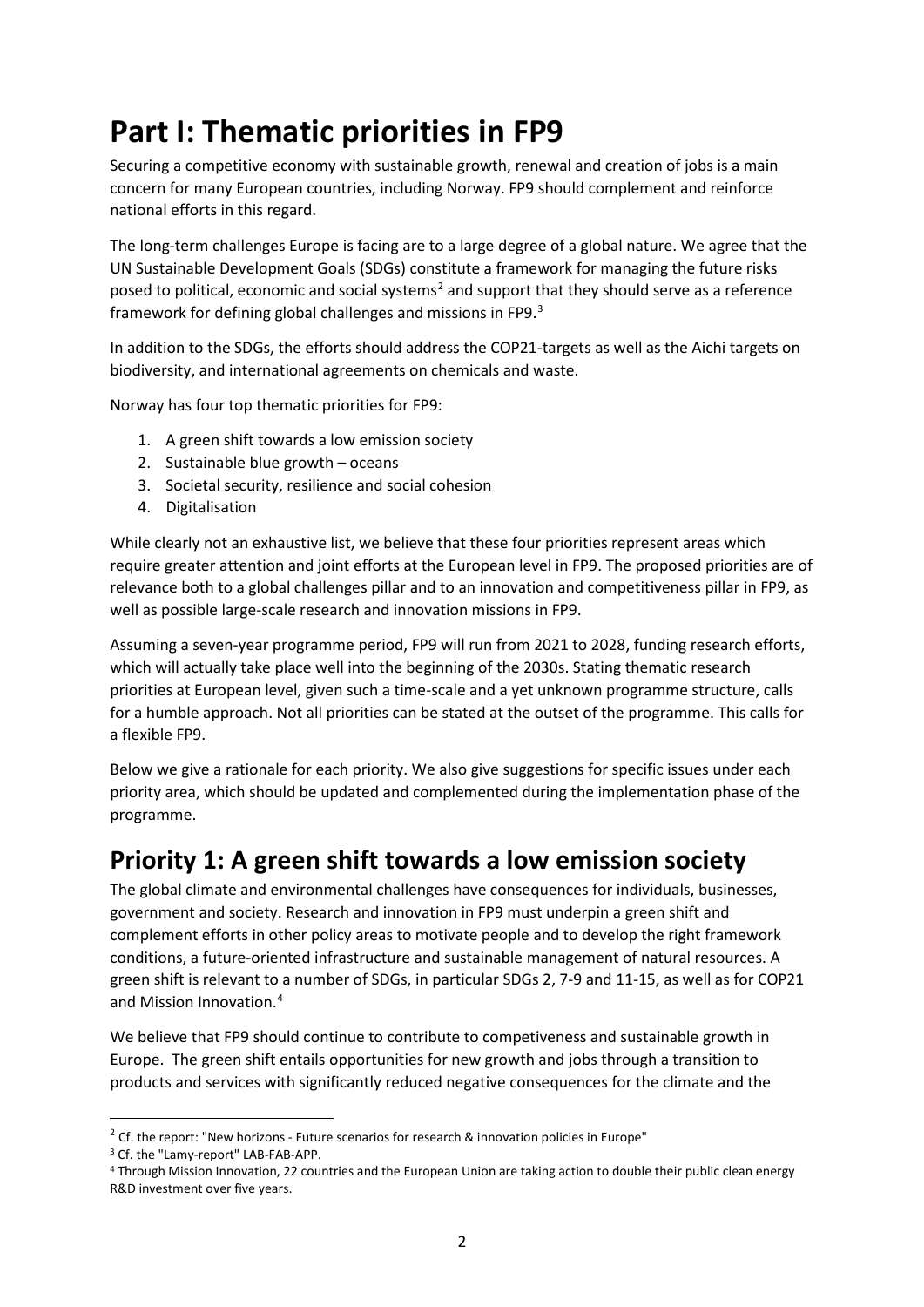environment. Innovation, new technologies and incentives for businesses are essential. Further investments in research, innovation and skills under the EU's Circular Economy Package and the Bioeconomy Strategy are necessary to contribute to more green innovation and growth.

Research and innovation in sustainable food production, water use and nutrition security are important elements of a green shift. A growing population will enlarge the global demand for water and food and increase the pressure on natural resources. Food and nutrition insecurity and severe water stress constitute threats in many parts of the world and may cause social instability and conflicts.

Energy conversion and consumption generate the largest global share of  $CO<sub>2</sub>$  and other greenhouse gas emissions. An increased and reliable supply of renewable energy is a key challenge for the world and for Europe. The Energy Union Package emphasizes that carbon capture and storage (CCS) and carbon capture and use (CCU) for the power and industrial sectors will be critical to reach the 2050 climate objectives in a cost-effective way. In the transition to low carbon energy production, hybrid systems combining gas and renewables also need to be further developed.

Clean energy is also key to achieving clean and sustainable mobility – cf. the "Europe on the Move" initiative. A key challenge for the FP9 would be to strengthen the knowledge base and support the innovation efforts for sustainable production and use of environmentally friendly energy in industry, buildings, transport etc.

Industrial processes and the construction industry also have significant carbon footprints. FP9 should contribute to industrial innovation and the development of low carbon technologies and solutions, supplementing other incentives. Delayed action in these industries represents risks to European climate goals, economic sustainability and future job creation.

FP9 should contribute to transfer and adaptation of technology, innovation and skills between sectors and industries, including between traditional and emerging industries. This could contribute to the green shift and strengthen European competitiveness.

Possible issues to be covered by a priority or a mission on a green shift towards a low emission society are:

- Circular economy (including the bio-economy) and resource efficiency
- Sustainable food production and nutrition security from land and sea
- Innovative nature-based solutions (including biodiversity and ecosystem services)
- Protection and sustainable use of biodiversity and healthy ecosystems
- **Bioprospecting**
- Resource demands linked to the food-water-energy nexus
- Transition to a low emission society: energy efficiency, smart and integrated energy systems, industrial processes and construction industry, competitive, smart and sustainable cities
- Sustainable production of environmentally friendly energy
- Pricing and regulations
- Consumer behaviour, incentives and change
- Carbon capture and storage (CCS) and carbon capture and use (CCU)
- Carbon neutral and zero emission transport
- Decarbonizing of fossil energy resources
- Transition pathways to a sustainable energy system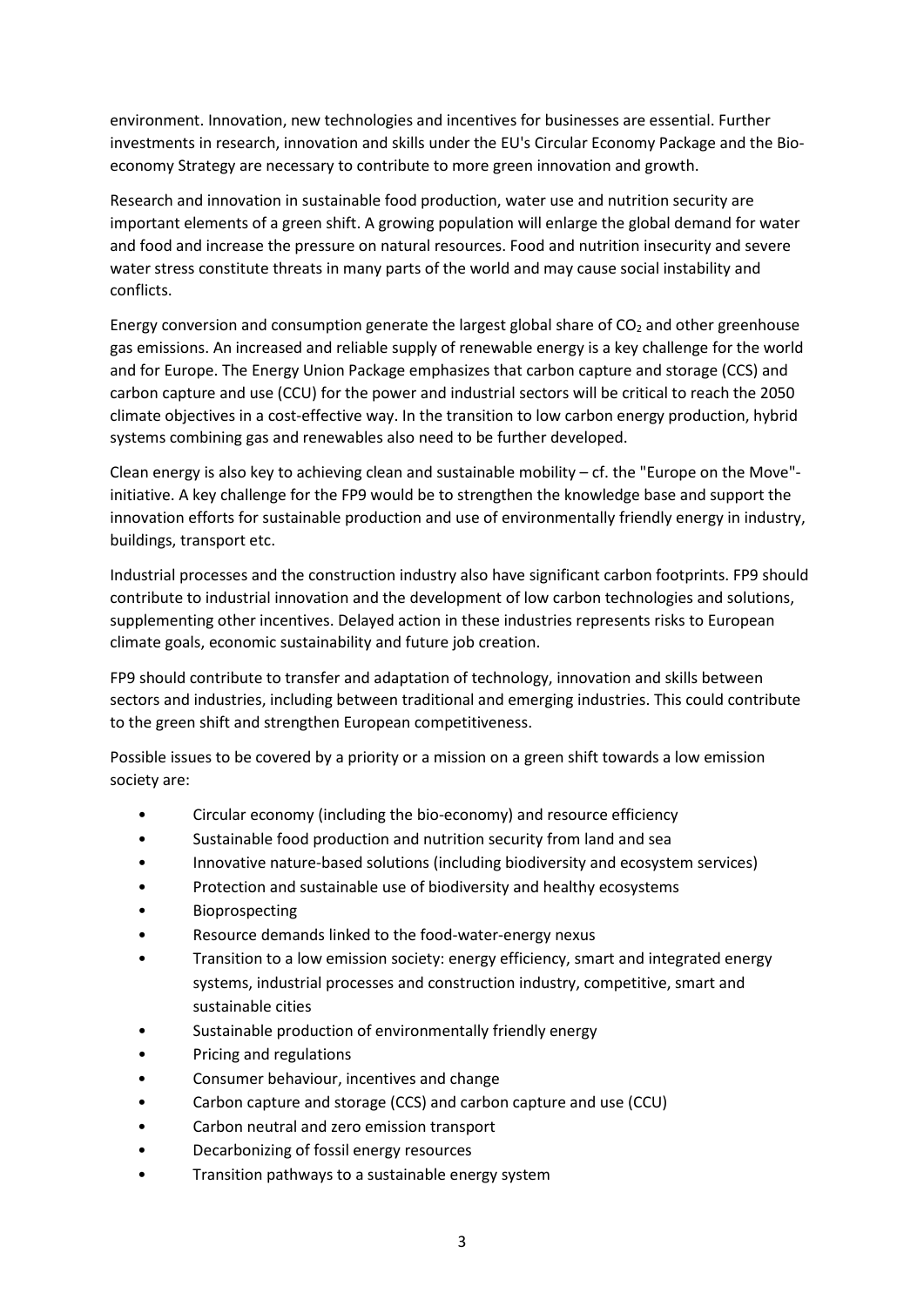### **Priority 2: Sustainable blue growth - oceans**

The seas and oceans are important to Europe, including in terms of food, transportation and recreation. The importance of the seas and oceans for commercial activity, trade and technological innovation, including in the Arctic, is increasing.

The OECD estimates that the output of the global ocean economy is EUR 1.3 trillion, and that this could be more than doubled by 2030. The seas and oceans are of great economic importance to Europe: Almost 90 % of the EU's external freight trade is seaborne. Europe is the largest market for fish in the world. The ocean floor is important for the extraction of fossil energy and other natural resources. The majority of oil and gas production in Europe takes place offshore. Deep-sea mining is already high on the agenda. Finally, the oceans are an important part of daily and extreme weather conditions, and they act as a moderator for atmospheric heating and CO2. However, litter and waste in the oceans are of increasing concern.

Research and innovation on the seas and oceans is highly relevant for a green shift, and for the achievement of a number of SDGs, in particular SDG 14 "to conserve and sustainably use the oceans, seas and marine resources", but also SDG 2, 9, 12 and 13.

Ocean and seas research and innovation in FP9 therefore need to take into account the economic opportunities, but at the same time also limits related to climate and environmental challenges.

Particular attention should be paid to the potential for value creation based on technology and knowledge transmission between the oceans-based industries, but also between these and sectors such as energy and health. Special attention should also be given to the Arctic given its growing importance.

Possible issues to be covered in a priority or a mission on sustainable blue browth – oceans are:

- Marine and maritime sciences and technologies, including autonomous systems
- Better knowledge of the physics and chemistry of the oceans and the geography and geology of the sea floor
- Political and economic frameworks for activities in and protection of the oceans
- Sustainable seafood and marine bio sources
- Sustainable growth in aquaculture
- Marine ecosystems and ecosystem services
- Development of the costal economies
- Deep-sea mining
- The Arctic

#### **Priority 3: Societal security, resilience and social cohesion**

Europe and the rest of the world face challenges in terms of ensuring secure, stable and wellfunctioning societies and democracies. The challenges include adaptation to climate change, migration and integration, interdependency when it comes to critical infrastructure, social inequality, challenges to minorities, lack of access to healthcare, unemployment, political and religious radicalisation and demographic change.

Research and innovation in areas such as these are highly relevant for the achievement of a number of SDGs, in particular goal 1, 4, 5, 10 and 16. Research, innovation and renewal is important also to secure and develop further the welfare models in European states.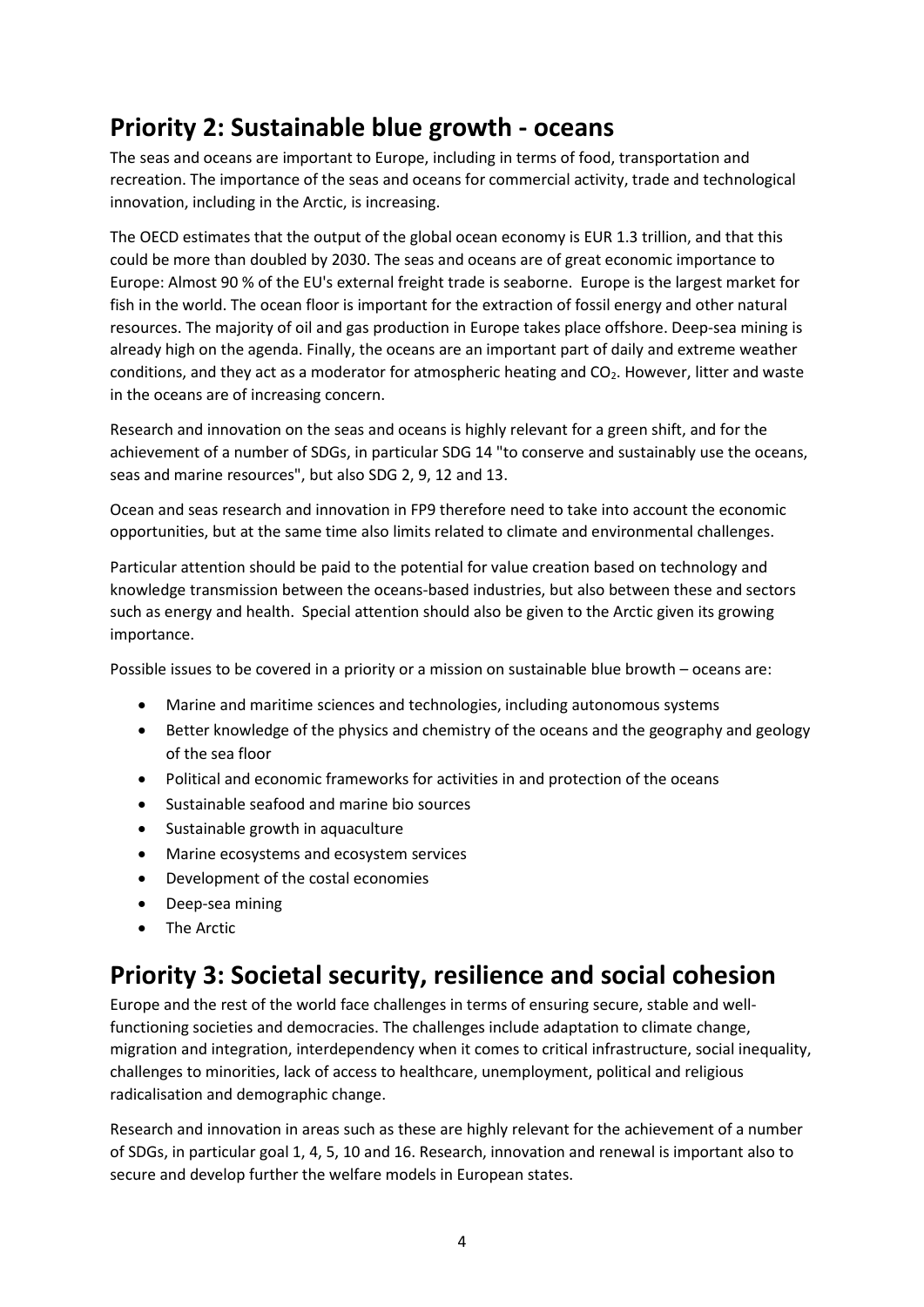The need to understand the challenges related to social security, resilience and social cohesion and to propose common European as well as regional and national solutions require a broad range of research and innovation efforts. We need comparative studies, multi- and interdisciplinary approaches and broad collaboration between researchers, society and businesses. Furthermore, we need different perspectives and approaches, experimentation with technology and engineering where appropriate and new approaches to economy, public management and health care administration.

Possible issues to be covered by a priority or a mission on societal security, resilience and social cohesion are:

- A changing threat and security landscape
- Resilience and societal safety
- Understanding the risks posed by climate change, including risks from prolonged heatwaves, drought and flooding to critical infrastructure, food and clean water
- Preconditions for securing open, stable and democratic societies
- Trust in institutions in an age of rising populism
- Social cohesion and resilient societies
- Innovative and resilient regions, indigenous peoples and local communities
- Research for promotion of health and prevention of disease, maintaining sustainable health care systems while ensuring equal access to healthcare for all
- Inclusive growth, well-functioning labour markets and welfare systems, including education and skills
- Tackling migration flows and enabling successful integration of migrants
- Transfer of knowledge from outside of Europe in areas such as heterogeneous societies, cosmopolitanism, plurality of gender, citizenship and identity, narratives of past and future, and conceptions of creativity and innovation
- Educational research

### **Priority 4: Digitalisation**

Digitalisation is a process that leads to profound changes in technology, industry, society, economy, and people's lives. Advances in digital technology are at the core of these changes. Our ability to imagine, exploit, enjoy and appropriately regulate these opportunities must be strengthened.

A significant and sustained European effort in ICT R&I is essential for European productivity and competitiveness and the development of a Single Digital Market, as well as the future quality of our societies and our lives. This includes the challenge for European industry of having to adopt to new paradigms of innovation and manufacturing as well as challenges of digitalisation to our social interaction, communication patterns, entertainment, labour markets, education, research and requirements for qualifications. Digitalisation therefore encompasses both technology and societal challenges, and cuts across the three possible pillars of FP9.

FP9 must support generic and collaborative ICT research (including research on future and emerging technologies) to strengthen the European competence base and secure future competitiveness. To increase innovation, FP9 must exploit the potential of open and interoperable digital platforms. Such platforms are relevant in a wide range of sectors, including energy, manufacturing, smart cities, transport, environment, health, public services, and welfare technologies.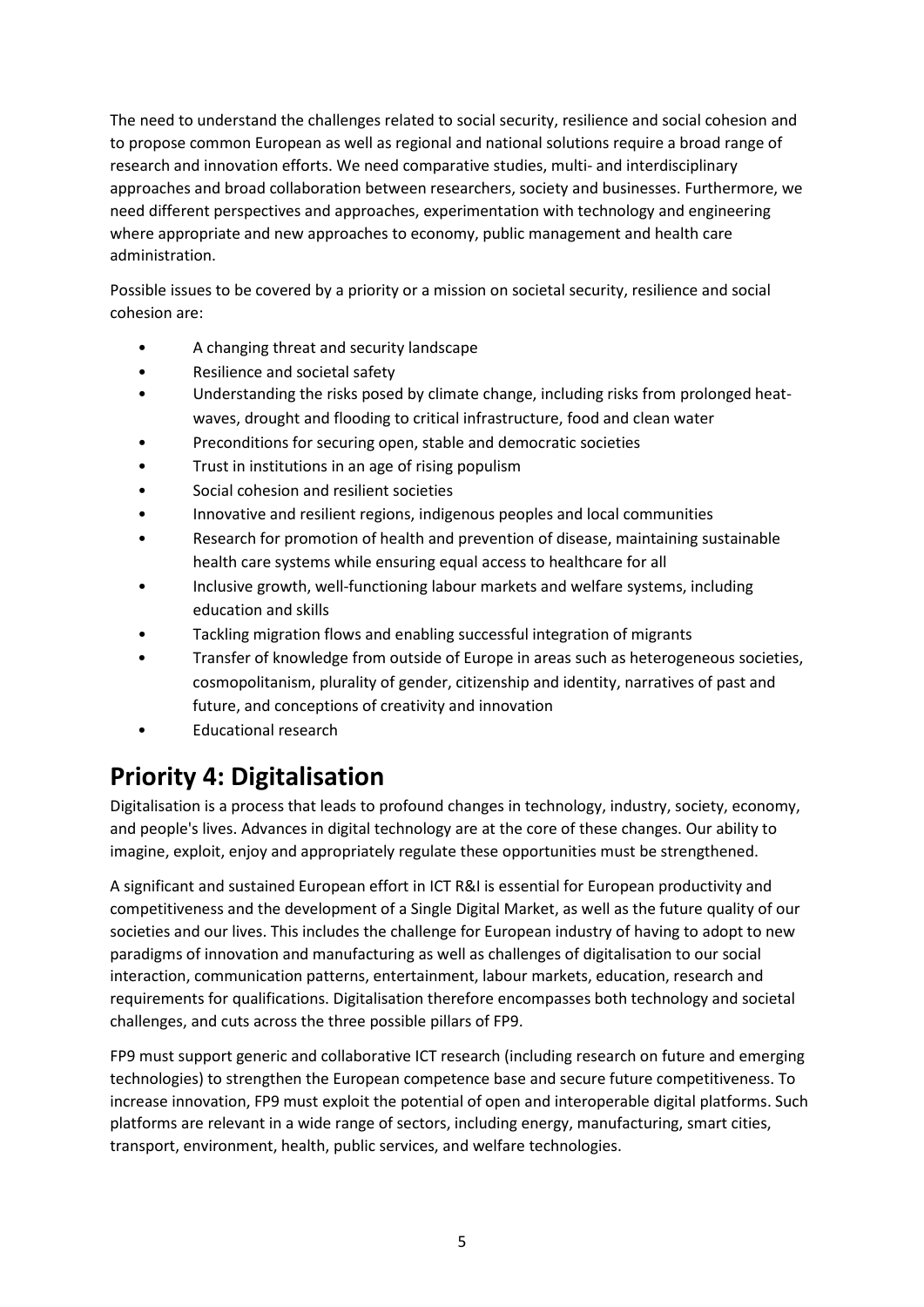FP9 must also support a broader range of interdisciplinary research addressing the societal challenges and opportunities associated with digitalisation. Internationally, and in Europe, the capabilities to handle these opportunities and challenges vary greatly. Improvements in this regard will be to the benefit for the economy, the digital single market and to European cohesion.

Possible issues to be covered in a priority or a mission on digitalisation are:

- Intelligent systems, including cognitive computing, artificial intelligence, machine learning and deep learning, transport and mobility
- Digital security, including cyber and information security
- Cyber-physical systems, including the Internet of Things
- Robust, resilient and secure communication infrastructures
- Digital platforms and big data ecosystems
- Scalable systems, including distributed systems, High Performance Computing, quantum computing
- Verification of software and hybrid systems
- Robotics technology
- Standardisation and certification
- Human Machine Interaction
- Creation and loss of jobs and adaptation working practices
- Collaborative economy and societies
- Creativity and (digital) cultural heritage
- Promotion of healthy lifestyles and social interaction
- The digital divide
- Digitalisation of healthcare: improved diagnostics and overall impact
- The impact of robotics
- Digital privacy and human rights

## **Part II: Instruments and partnerships in FP9**

Both instruments and partnerships should be rationalised and streamlined in FP9 compared to the current Horizon 2020 programme.

### **Instruments**

Norway's main general messages in terms of instruments in FP9 are:

- Instruments to support bottom-up innovation and excellent research (SMEI, ERC, FET, MSCA, RI) must be kept
- Collaborative projects must be maintained as a main instrument for supporting research and innovation in FP9, but should be made more SME-friendly
- The EIC should be created as a tool to support radical and market-creating innovation. In addition, innovation instruments must be secured throughout the entire programme
- Frameworks for consistent collaboration environments between research organisations and industry (including SMEs), such as "Digital Innovation Hubs", should be continued
- Instruments for cross-sectoral transfer of innovation and technology should be considered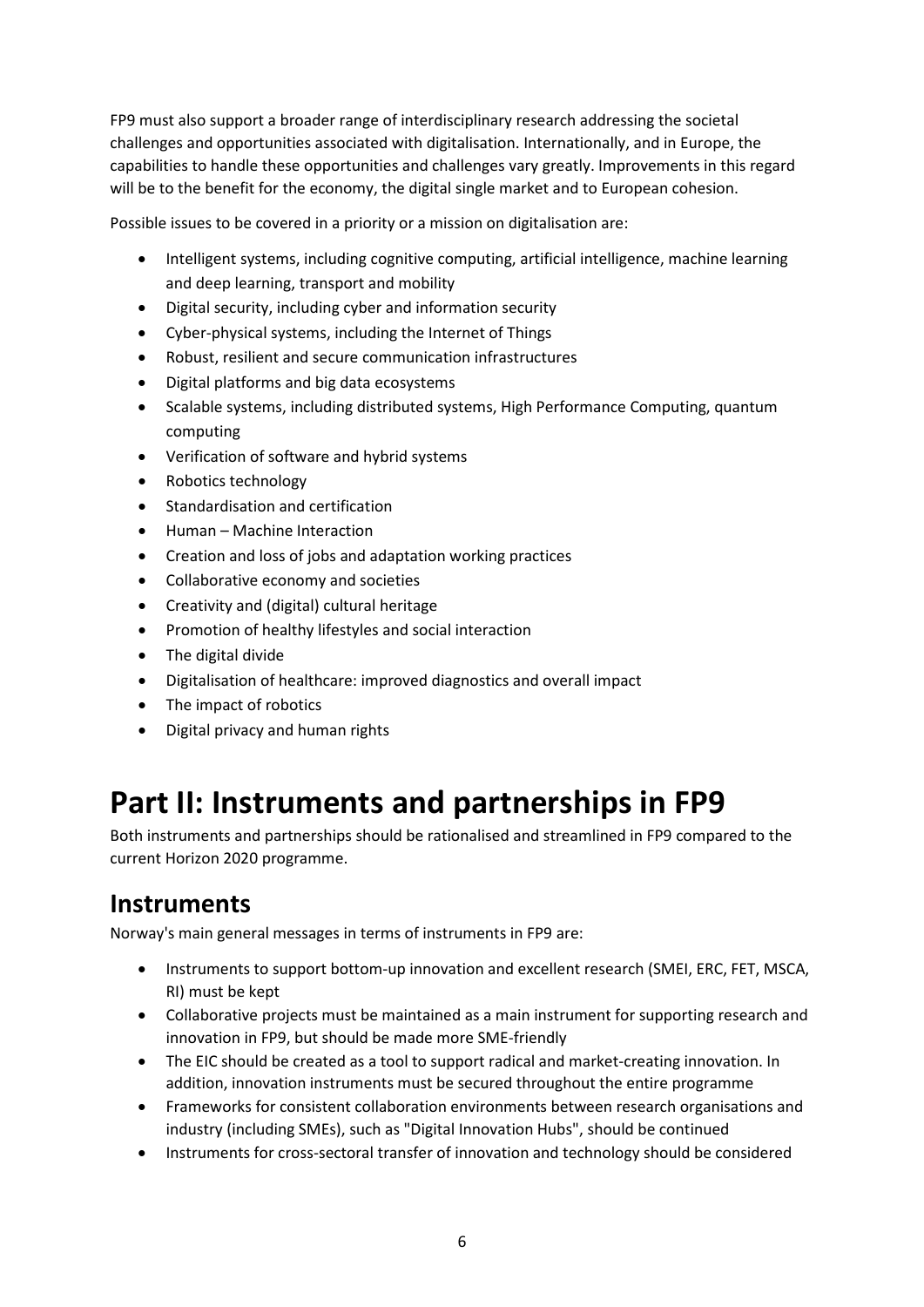• Include education activities in relevant parts of the programme and secure synergies with the next EU framework programme for education

We would also like to emphasize the following to strengthen impact of the activities in FP9:

#### **Simplify support to industry and SMEs**

The landscape of instruments for research and innovation in industry and SMEs has become highly diverse with EIT, COSME, the SME instrument, Eurostars, Innovation Actions, Fast Track to Innovation and the EIC. We recommend a consolidation of instruments, making it easier for businesses to find their way to relevant funding opportunities. Large companies should be able to cooperate with innovative SMEs as well as other actors through the consolidated instruments.

Financing innovation is challenging due to its high-risk nature and the fact that it often is capital intensive. Improving access to sources of debt and equity financing and absorption by innovative companies of all sizes should be a priority for FP9.

#### **Secure a better integration of social sciences and humanities**

We believe that we can further improve the societal impact through a stronger emphasis on mainstreaming social science and humanities, responsible research and innovation and gender issues across FP9. We can also ensure stronger impact of FP9 by engaging citizens and societies - including the young - more broadly in the design and implementation of the new Framework Programme.

#### **Involve the public sector more in priority setting**

Public sector innovation should be an integrated part of the global challenges and of possible largescale R&I missions. The public sector should be more included in priority setting to strengthen the relevance of the R&I activities, and increased cooperation between public, private and societal actors should be stimulated. Instruments for innovative procurement should be further developed in FP9, and development of novel public-private innovation models should be promoted.

### **Partnerships**

The partnership instruments introduced into the European R&D and innovation landscape over the past 15 years can potentially play important roles in addressing societal/global challenges and enhancing innovation and competitiveness in FP9. However, the landscape needs to be simplified and streamlined. This should be done with a systemic view to the need for the partnerships to contribute to high impact and support the goals and missions of the next Framework Programme. Modalities should be expanded and adjusted to achieve this, including better links between actors from different sectors and more ambitious innovation agendas.

Co-funding of calls from FP9 should give priority to partnership initiatives that are related to the goals and missions of the programme. In *other areas* where Member States and Associated Countries want to cooperate, FP9 should provide support of the operational costs of the cooperation activities, which often tend to be difficult to finance. This support should be given in flexible and nonbureaucratic ways. Funding of the research and innovation activities should however be provided by the Member States and Associated Countries, without co-funding from FP9.

Industry driven initiatives should be based on strong commitment from industry and focused in areas where industrial R&I cooperation across borders is crucial, and where there is a clear European Added Value. It is important to ensure that the activities are open for all participants that could make important contributions, and to avoid tendencies of "closed clubs".